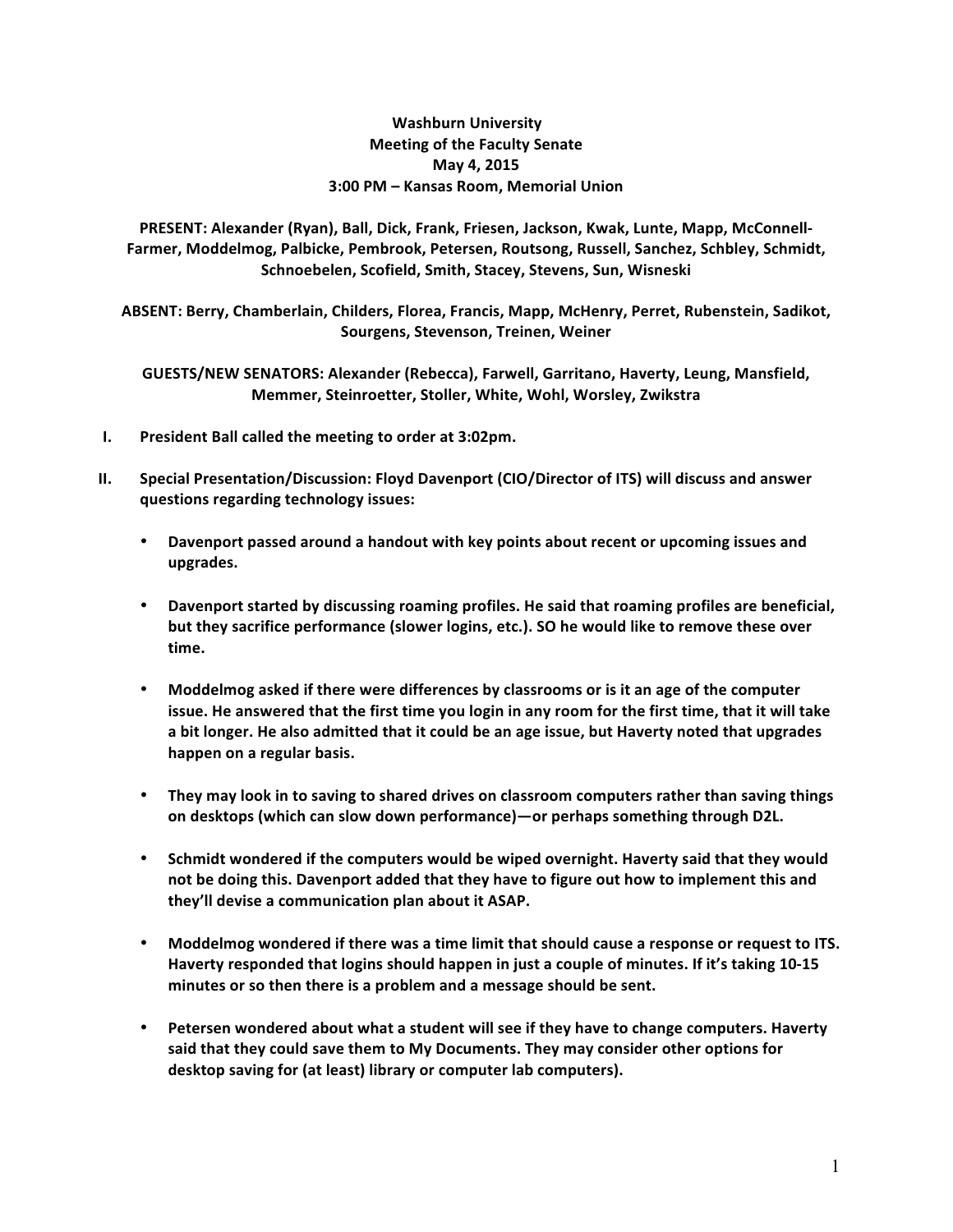- He encouraged people to subscribe to the IT blog.
- If you have specific technologies that you're interested in, engage the Faculty IT Advisory **Council (FITAC) and/or work with Margret Wood and C-TEL.**
- Petersen asked about the model classrooms; as we move forward and talk about these, what's the technology strategic plan and timeline for moving forward? Davenport said that there really isn't one but that we should move forward to try to develop one.
- Moddelmog asked about the Wi-Fi connectivity on campus—she's heard that it's spotty from students. Davenport said that the situation is being monitored. We put thousands every year **into continuously upgrade the network in different areas (Henderson was just done for** approximately \$60,000). It's continuously monitored.
- The new Banner from D2L transfer for grades is working pretty well so far, but the F grade that requires attendance is still somewhat difficult to report since it requires a last date of **attendance. This transfer has been opened up to everyone.**
- Reminder: On 5/21 and 5/22, D2L will be down for maintenance.
- **III.** The Minutes of the Faculty Senate Meeting of April 20, 2015 were approved.
- **IV. President's Opening Remarks: NONE**
- **V.** Report from the Faculty Representative to the Board of Regents:
	- Budget and finance committee meeting: Faculty salary analysis for FY14: the summary stated, the average salary for the top 3 ranks was 6.4% lower than comparable universities (a slight **improvement from a year earlier when we were 6.5% below the average). There was much** verbal support for bringing this average up. The enrolment report was also presented (summaries are available on the actual minutes with President Ball will be happy to forward to anyone who is interested). Enrollment is down from fall 2013. The Tuition and fees analysis revealed that our increase of 4.6 % from 2013 to 2014 ranked Washburn in the middle of the **KS** institutions and below average.
	- General Board meeting: The Board approved 6 new sports programs including Men's Track and Field. Contracts for building improvements and maintenance were also approved. The **Vision 2022 was presented as a draft of the strategic plan.**
- **VI. VPAA Update—Dr. Randy Pembrook:**
	- **•** Thanks to all of you who attended the General Faculty meeting.
	- Spoke to the president this morning; we should have a pre-approval for Regents vote items so that we can proceed on them for time-sensitive items approved on April 30<sup>th</sup> by General **Faculty.**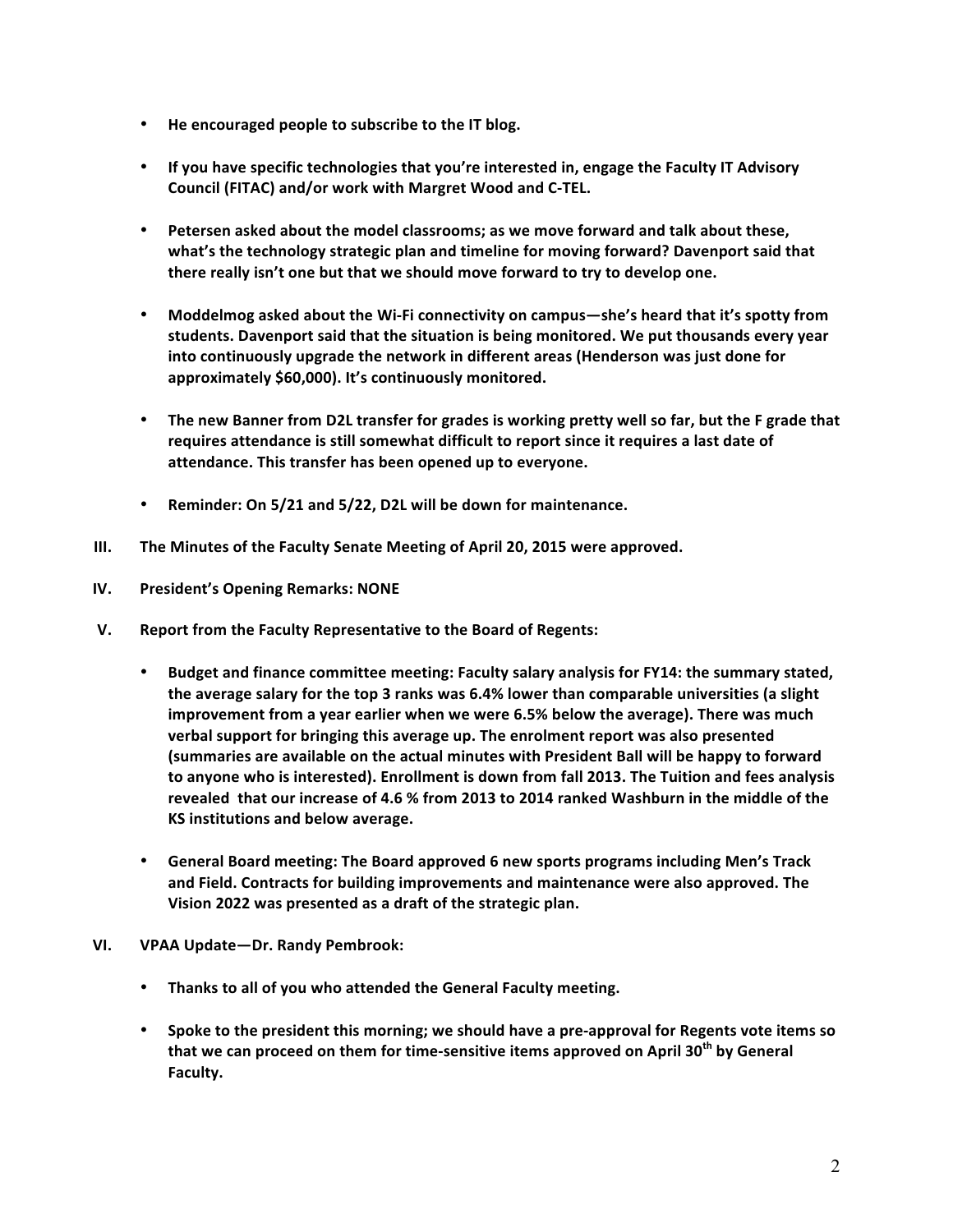- Please plan on attending the 150<sup>th</sup> commencement exercises on May 16, 2015.
- Please fill out Margaret Wood's survey regarding C-TEL (if you have been involved in it or you might want to be involved with it in the future).
- We will start keeping track of minors (with the purchase of DegreeWorks). On the local level, this will have to be discussed how to indicate that people are minors.
	- $\circ$  Schmidt asked if the software would be able to track pre-professional programs (pre-law, pre-med, etc.). Pembrook said these questions need to be brought up so that we can ask Davenport. If you have items like this, send a note to Davenport and CC Pembrook on it.
- Vision 2022: We developed action items in 2012 and there was confusion between this and the then-current strategic plan. In the (Vision 2022) Academic committee, we included items from the old strategic plan (or confirmed that we didn't want to proceed with the item). So the Vision includes almost all of the unfinished items from the old strategic plan. Vision 2022 will likely be added to so it can evolve to include items that people want to focus on.
	- $\circ$  Schmidt asked how we will engage in shared faculty governance moving forward with **Vision 2022. Pembrook said that to have faculty involved in strategic planning assumes** that there will be new strategic planning in the future. He encourages faculty to read Vision 2022 and see where it could be added to or if there are ideas that aren't **represented and then communicate these ideas to administration. Can these be included** in Vision 2022 or do we need a new approach or plan? The important thing is that we uphold the goals of the institution and hold ourselves accountable to them (and for now, **that's Vision 2022).**
- **VII.** Faculty Senate Committee Reports: NONE
- **VIII. University Committee Reports**
	- The Honors Advisory Board minutes from April 1, 2015 were received.
	- **The Library Committee minutes from April 21, 2015 were received.**
- **IX. Old Business: NONE**
- **X. New Business: NONE**
- **XI. Special Orders:**
	- **Welcome to our new senators!**
	- **Election of Faculty Senate Officers for 2015-2016** 
		- o **President: Jennifer Ball was re-elected**
		- o **Vice President: Linsey Moddelmog was elected.**
		- $\circ$  **Secretary: Jim Schnoebelen was re-elected.**
		- o **Parliamentarian: Dan Petersen was elected.**
- **XII. Information Items: NONE**